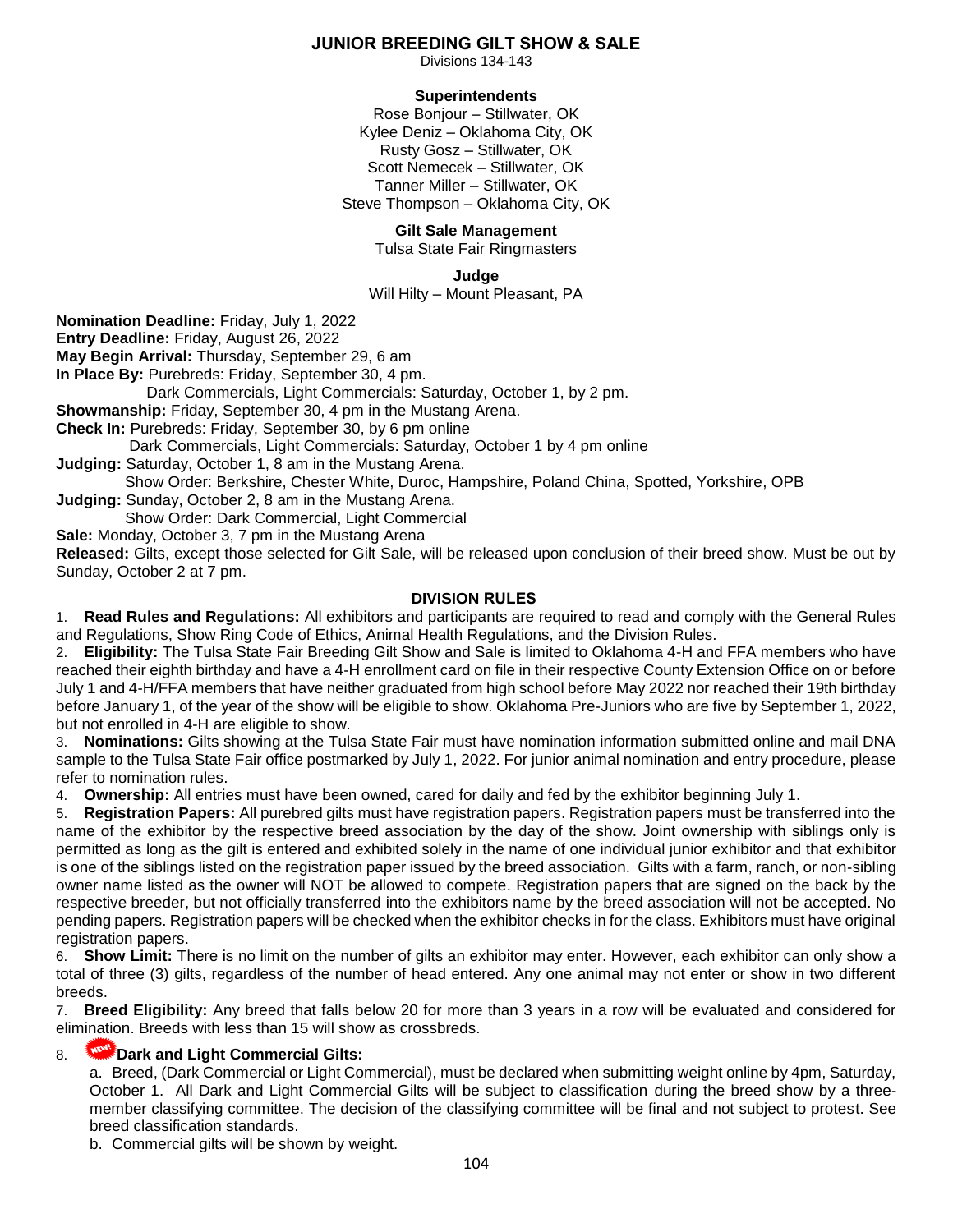c. There will be no official weigh-in of Dark or Light Commercial Gilts. Complementary scales will be available.

d. Each exhibitor will be responsible for declaring his/her animal's weight online by 4 pm, Saturday, October 1. This weight will be declared class weight. Show weight will range from 230 to 375 pounds.

e. Complimentary scales in the Explorer Barn will be provided for weighing. Scales will be calibrated by show officials daily. Weighing on the official scales in the show ring will not be permitted.

f. The show officials will weigh Dark and Light Commercial Gilts prior to entering the main show ring. Any gilt which weighs more than ten pounds over the weight declared at check in will be disqualified. Any gilt weighing less than 230 pounds on the day they show will be disqualified from the show.

9. **Purebred Gilts:** Purebred gilts will be shown by age. Each exhibitor will be responsible for declaring his/her animal's age and providing the birthdate online by 6 pm, Friday, September 30. This birthdate will be declared for class breaks. Purebred classes will be broken by age by the Swine Committee. No gilts farrowed before January 1, 2022 or after April 30, 2022 will be allowed to show.

10. **INCOM** Other Purebred Breed: All breeds listed will have a breed show. If a breed has less than 20 gilts that check in at the show or other registered gilts whose breed is not listed will compete in the OPB. The Champion and Reserve Champion OPB will be eligible to compete in the Supreme Purebred Drive. Must have 20 or more check in and show to be eligible to participate in the sale order line up.

11. **Class Breaks:** Class breaks will be determined by show management. Every effort will be made not to put more than 35 head per class. If an animal is exhibited in the wrong class, that entry will be disqualified.

12. **Ear notch:** All gilts must be ear notched and healed.

13. **Grooming:** Only water will be permitted in the holding area. No color grooming compound or adhesive will be allowed. If a color compound or adhesive is detected, the exhibitor and his/her animal will be disqualified.

14. **Applied or Ingestible Substances**: Water is the only allowable applied or ingestible substance permitted in the holding area and show ring. All other compounds detected will be grounds for disqualification.

15. **Restraint:** No gilt will be permitted to be restrained with a nose snare.

16. **Injured Animal**: When the judge determines that an animal can no longer compete without endangering itself, said animal will be disqualified, and the next highest placing animal in that class or preliminary sale order will be brought in to replace the injured animal.

17. **Washing Animals:** All animals must be washed in a designated wash rack. No washing outside of barn.

18. **Stalling:** Pens will be pre-assigned by the designated Superintendent by FFA Chapter and 4-H County in 5' x 10' horse stalls. No pens will be permitted to be built outside of barn. Divider panels are not provided by the show. You will need to bring your own divider panels and means to secure. Management reserves the right to reassign unused pens or tack pens to pen animals. The building of additional pens in any location other than assigned pens is prohibited.

19. **Pre-Junior Dress Code:** All pre-junior showman must exhibit in a solid white, collared shirt.

20. **YQCA Requirements:** Exhibitors will not be required to complete Youth for the Quality Care of Animals, (YQCA), or prior to the 2021 Tulsa State Fair; however all exhibitors are encouraged to do so.

21. **Sale:** The top 60 gilts will be required to sell in the Gilt Sale, a public auction of breeding gilts on Monday, October 3, 2022. All gilts selected into the Gilt Sale must sell – NO EXCEPTIONS. The top 40 commercial gilts will sell. The judge will select the remaining sale spots from the purebreds. All gilts selected to the sale will sell regardless of the number of gilts an exhibitor has in the sale. All gilts sell as is. A 15% commission will be collected from each gilt in the sale to assist the marketing of the event.

#### **Awards sponsored by the Tulsa State Fair Ringmasters.**

| <b>Class Premiums</b>                     | 1st - \$50, 2nd - \$40, 3rd - \$30, 4th - \$20, 5th - \$10 |
|-------------------------------------------|------------------------------------------------------------|
| <b>Breed Champion</b>                     | Banner & Buckle                                            |
| Reserve Breed Champion                    | Banner & Buckle                                            |
| <b>Bronze Breed Champion</b>              | <b>Banner</b>                                              |
| Supreme Champion Purebred                 | \$1,000, Banner, Buckle                                    |
| Reserve Supreme Champion Purebred         | \$1,000, Banner, Buckle                                    |
| Bronze Supreme Champion Purebred          | \$1,000, Banner                                            |
| 4 <sup>th</sup> Overall Purebred          | \$1,000, Banner                                            |
| 5 <sup>th</sup> Overall Purebred          | \$1,000, Banner                                            |
| Supreme Champion Commercial               | \$1,000, Banner, Buckle                                    |
| Reserve Supreme Champion Commercial       | \$1,000, Banner, Buckle                                    |
| <b>Bronze Supreme Champion Commercial</b> | \$1,000, Banner                                            |
| 4 <sup>th</sup> Overall Commercial        | \$1,000, Banner                                            |
| 5 <sup>th</sup> Overall Commercial        | \$1,000, Banner                                            |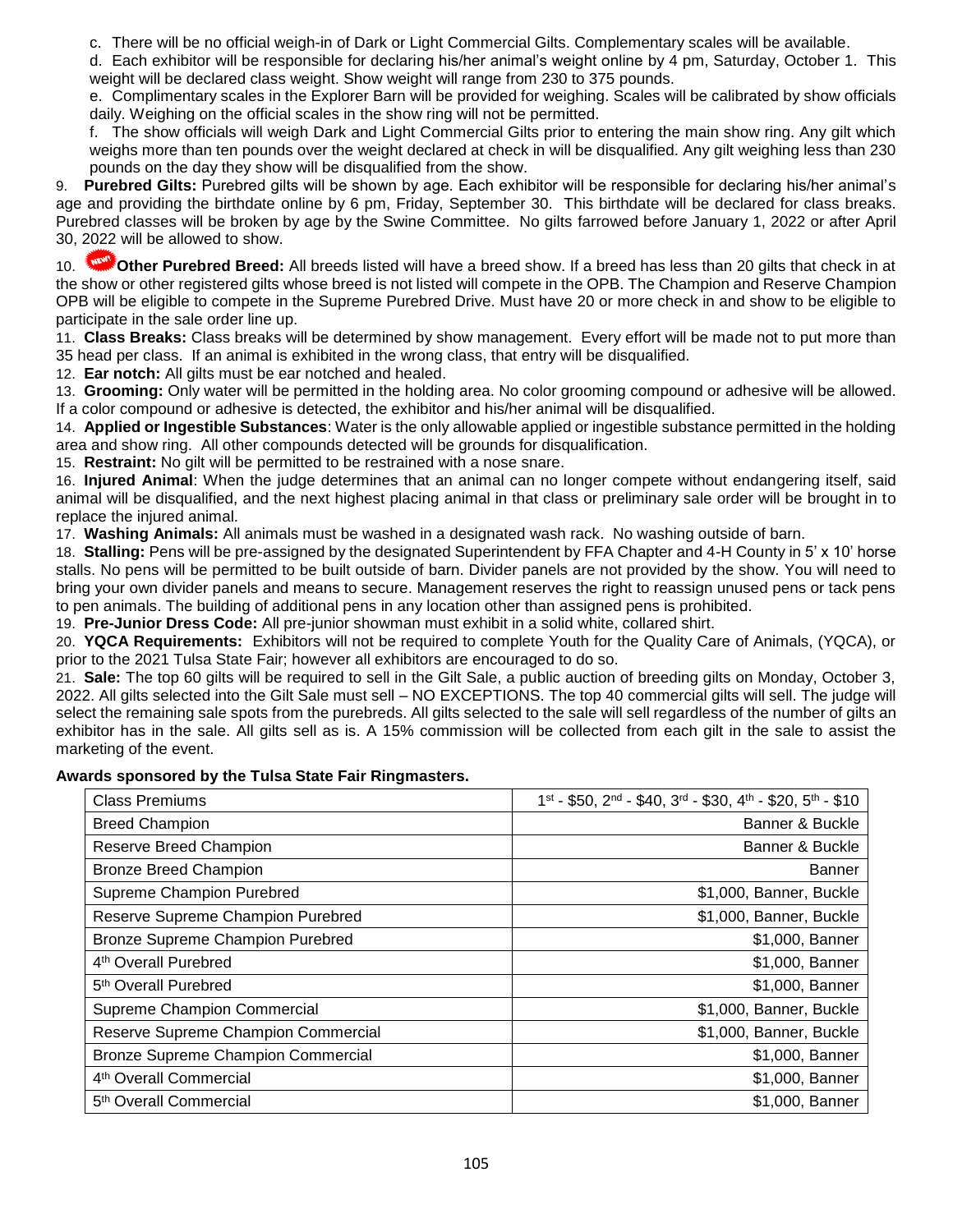# **GILT CLASSIFICATION STANDARDS**

#### These are the recognized breeds for the Tulsa State Fair

## **DIVISION 134 — BERKSHIRE**

1. A black and white animal with erect ears exhibiting Berkshire character.

2. A Berkshire must have white on at least three legs, face and tail (unless tail is docked).

3. Must be ear notched within seven days of birth.

4. From the base of the ear forward, a Berkshire cannot be solid white.

5. Must not have an area of white skin exceeding 93.5 square inches of contiguous solid white on the upper 2/3 of the body.

6. Must not have a spotted or mottling pattern larger than a contiguous 93.5 square inches area anywhere on the body.

7. Must possess six or more functional teats on each side of the underline. Pin teats and inverted nipples are not considered functional.

#### **DIVISION 135 — CHESTER WHITE**

1. Must possess Chester White Breed characteristics.

2. Must be ear notched within seven days of birth.

3. Must be solid white in color, no color on the skin larger than a silver dollar, no colored hair.

4. Any skin pigmentation other than white that exceeds five in number is disqualified.

5. Ears must be down and medium size.

6. Any signs of weighted ear tags or evidence of past existence of such ear tags are determined to be not permissible and are grounds for disqualification.

7. Must possess six or more functional teats on each side of the underline. Pin teats and inverted nipples are not considered functional.

# **DIVISION 136 — DUROC**

1. Must be red in color and possess Duroc Breed Character. Ears must be down.

2. Must be ear notched within seven days of birth.

3. Must NOT have any white hair located on the animal.

4. Must NOT have any black hair.

5. Must NOT have more than three black spots on the skin and none of these spots can be larger than 2" in diameter.

6. Must NOT have any shading or indication of a belt.

7. To be exhibited at breeding stock shows, Durocs must possess six or more functional teats on each side of the underline. Pin teats and inverted nipples are not considered functional.

# **DIVISION 137 — HAMPSHIRE**

1. Must possess Hampshire Breed character (ears must be erect and not rounded).

2. Must be black in color with a white belt totally encircling the body, including both front legs and feet.

3. Must be ear notched within seven days of birth.

4. White is allowed on the rear legs as long as it does NOT extend above the tuber calis bone (knob of the hock).

5. Must NOT have any red hair.

6. Animal can have white on its nose as long as the white does not break the rim of the nose, and when its mouth is closed, the white under the chin can NOT exceed what a U.S. minted quarter will cover.

7. Hampshire breeding animals may be recorded with less than 12 teats. However, to be exhibited at breeding stock shows, Hampshires must possess six or more functional teats on each side of the underline. Pin teats and inverted nipples are not considered functional.

# **DIVISION 138 — POLAND CHINA**

1. Must possess Poland China Breed character.

2. Must be ear notched within seven days of birth.

3. Must be black with six white points (face, feet and tail) with an occasional splash of white on the body. A hog may not possess more than one black leg and be determined as a Poland China. (Tail docking is permissible eliminating white point.) 4. Must have ears down.

5. Must NOT have evidence of belt formation.

6. Cannot have any red or sandy hair and/or pigment.

7. Hogs that have weighted ear tags or evidence of tampering with possible ear tags are ineligible.

8. Must possess six or more functional teats on each side of the underline. Pin teats and inverted nipples are not considered functional.